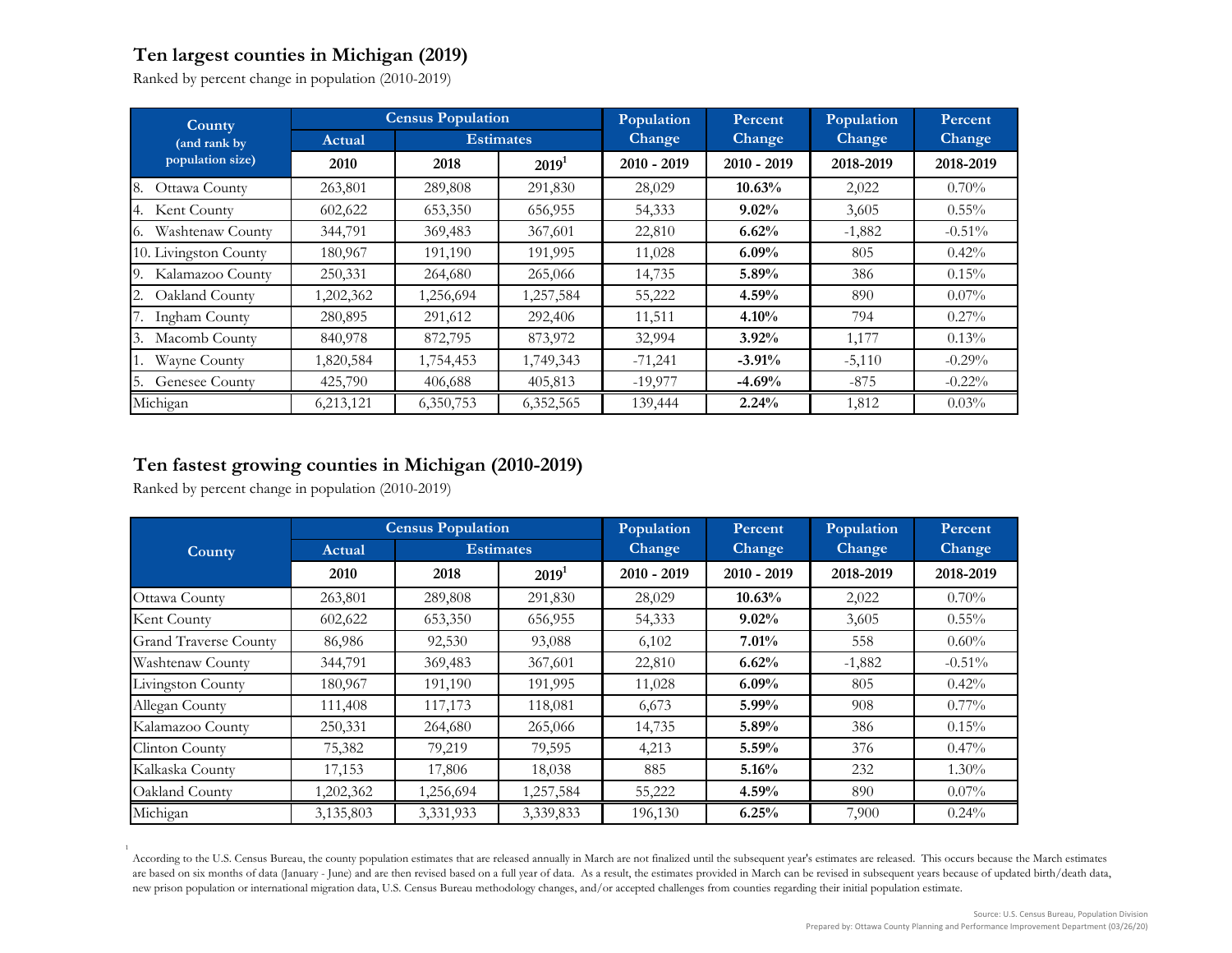## 2010 - 20191 population growth rates for Michigan's 10 largest counties



According to the U.S. Census Bureau, the county population estimates that are released annually in March are not finalized until the subsequent year's estimates are released. This occurs because the March estimates are bas of data (January - June) and are then revised based on a full year of data. As a result, the estimates provided in March can be revised in subsequent years because of updated birth/death data, new prison population or inte data, U.S. Census Bureau methodology changes, and/or accepted challenges from counties regarding their initial population estimate.